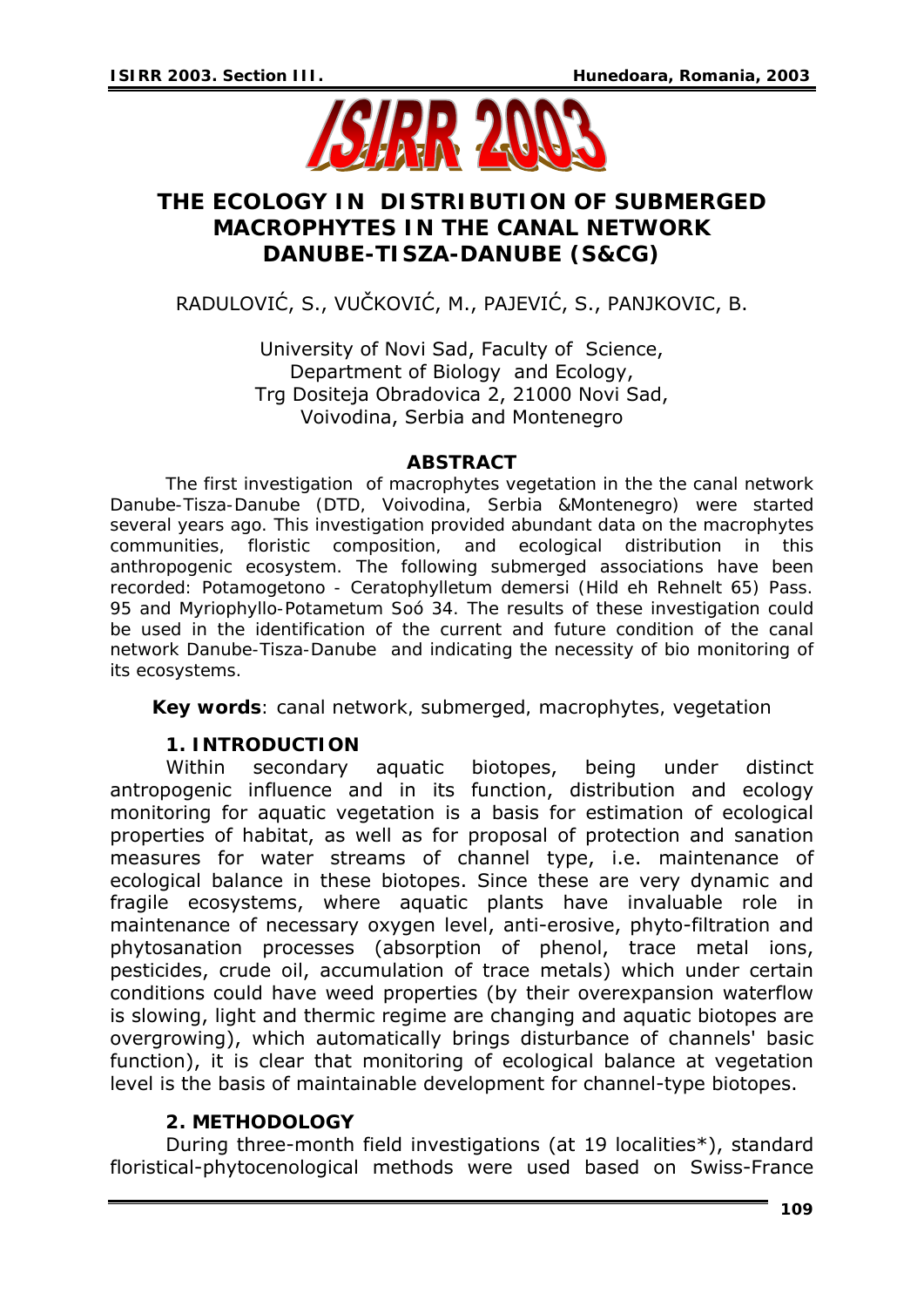school principles [12]. Determination of plant taxons has been done using standard and classical determination keys according to international Code of Botanical Nomenclature][2][3][4][5].

Nomination and syntaxonomic overview of plant associations are given according to review of Europe vegetation [9] review of Serbian vegetation [6] and Hungarian one [7]. Elements of flora are given after Gajic [1]. Life forms are given after Flora Srbije and floristic similarity with previous vegetation investigations of this part of channel network HS DTD detecting level of changes within decade period [10], [11] are tested using Sorensen similarity index.  $*$  CITEC

|                       |                     |                        |                             | ் அட்டவ               |
|-----------------------|---------------------|------------------------|-----------------------------|-----------------------|
| 1.Šebeš fok           | 2. Siget most       | 3.Sombor               | 4. Prigrevica               | 5. S. Miletić         |
| 6. Odžaci             | 7.Vrbas-<br>uzvodno | 8.Vrbas-<br>nizvodno   | 9.Turija                    | 10.B.Gradište         |
| 11.Bečej              | 12.B. Petrovac      | 13.R.Krstur<br>uzvodno | $14.R.Krstur -$<br>nizvodno | 15.Kucura-<br>uzvodno |
| 16.Kucura<br>nizvodno | 17. Zmajevo         | 18. Žabalj             | 19.N.Sad                    |                       |

## **3. RESULTS**

Within investigations of aquatic and semiaquatic flora and vegetation 31 plant species were detected, belonging to different life forms of aquatic macrophyta by their biological and ecological characteristics (submerged, floating, emerging,) and in 19 investigated localities are present with specific phytocenological indices.

Syntaxonic element SE 8.2, i.e. species characteristic for classis *Potametea* R. Tx. et Prsg. 1942, makes 42.8% of total taxons found in this aspect, with domination of SE 8.212, phytocenological elements of ordo *Potametalia* W.Koch 1926 and relation *Nymphaeion albae* Oberd. 1957, which point to sublitoral associations of submerged and floating plants in meso- and eutrophyc stagnant and slow-flowing waters. Phytocenological element 8.4 (species characteristic for classis *Phragmitetea* R. Tx. et Prsg 1942) has increased in comparison to previous period, and is present with somewhat lover percentage (37.5%) in comparison to previous vegetation group. Within this group edificators of associations *Phragmition communis* W. Koch 1926 are dominating - sublitoral, emerged vegetation of reed in stagnant and slow-flowing waters (8.4111), while characteristic species of eulitoral, submerged-emerged vegetation of smaller riverflows of association *Aparganio-Glicerion fluitantis* Br.-Bl. et Siss 1942 are present with only one taxon (3.57%).

Syntaxonomic element 8.1 (characteristic species from classis *Lemnetea* W.Koch et R. Tx. 1954, phytocenoses of free-floating flowering plants at water surface) are present with 14.28% and with highest frequency of edificators from order *Lemnetalia* W. Koch et R. Tx. 1954, i.e. association of floating flowering plants in stagnant and slow-flowing waters rich in nutrients (meso- and eutrophic waters - 8.11). Within accompanying species characteristic for these biotopes, in this stage of investigations presence of 15 plant taxons was found.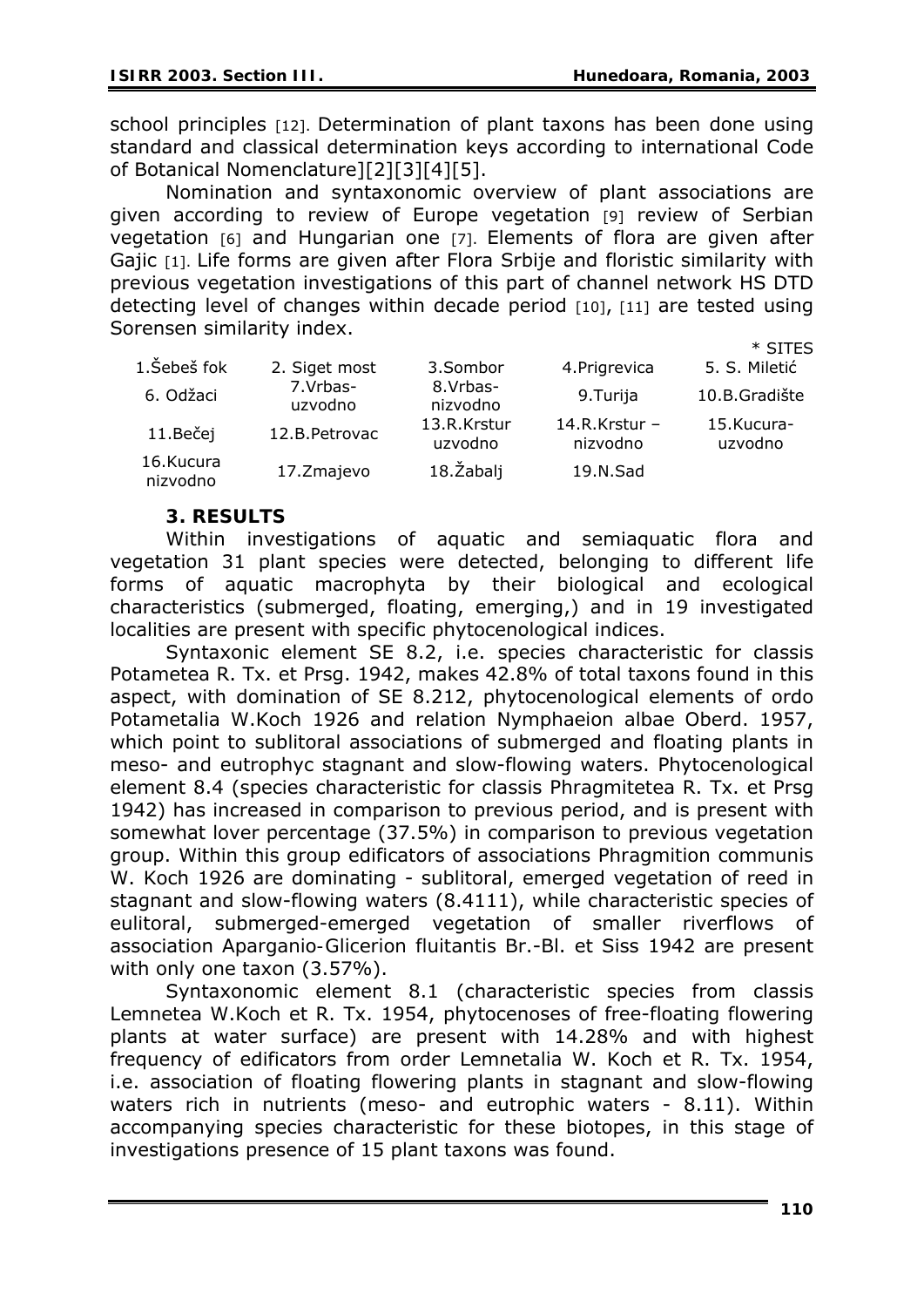By analysis of syntaxonomical elements of taxons found in aquatic flora (SE- syntaxonomic - phytocenological elements, i.e. species characteristic for certain syntaxonomical categories - classes, ordi, relations and associations) presence of 3 classes of aquatic phytocenoses was found:

*Potametea* 

Syntaxonic element SE 8.2, i.e. species characteristic for classis *Potametea* r. Tx. et Prsg. 1942, give more than 50% of total taxons found at investigated parts, with domination of SE 8.212, phytocenological elements from ordo *Potametalia* W.Koch 1926 and relation *Nymphaeion albae* Oberd. 1957, which detect sublitoral associations of submerged and floating plants.

Stands of plant associations in this classis are relatively rich (16 species, Tab. 1), where highest level of presence (V) has species *Ceratophyllum demersum*, an edification species of association *Ceratophyletum demersi*. Population of this plant species in its full development are the basic biomass in central parts of the channel, while in vertical profile they are distributed from the bottom to the surface of water, building so-called "underwater meadows" which directly disturbs water-economy function of the channel (slowing waterflow, decreasing currents, hindering navigation).

Somewhat lower but very significant level of presence of two endangered and protected species *Nymphaea alba* and *Nuphar lutea* (IV), edificators of association *Nymphaetum albo luteae*, having in mind relative oldness of this part of channel network, shows that these species, in situation when their autochthonous habitats are endangered, has found their secondary habitats in these human-caused biotopes.

The species with similar ecological demands, *Trapa longicarpa*, is expelled in certain measure and is present in lower presence level (III) and in smaller number of localities. This is to be expected in years of high peak of development for association *Nymphaetuym albo-luteae*.

With same presence level introduced (adventive) species *Elodea canadensis* (III) is present, but with a tendency of aggressive widening. In life-forms specter, only hydrogeophyta are present (HydG 100%).

By review of ecological indices for characteristic species of these vegetation units, their ecological optimum is in moderately warm and light places (T 3-5, S 3-4), with neutral to slightly basic reaction (K 3-4), being characteristics for meso- and eutrophic waters (N 3-5)m except for two species: *Potamogeton gramineus* and *Nuphar lutea* (N2 - transition group towards indicators of oligotrophic waters). Having in mind high level of presence of *Nuphar lutea*, as well as even and stable distribution of this species in investigated localities, very favorable ecological conditions are indiced for hydrosystems of this type and purpose.

In specter of area types, highest percent participation have species of wide distribution, i.e. circumpolar groups of floristic elements - Eurasian, cosmopolitan, circumpolar and subcircumpolar (75%), while adventive (12.5%), middle European (6.5%) and submiddle European